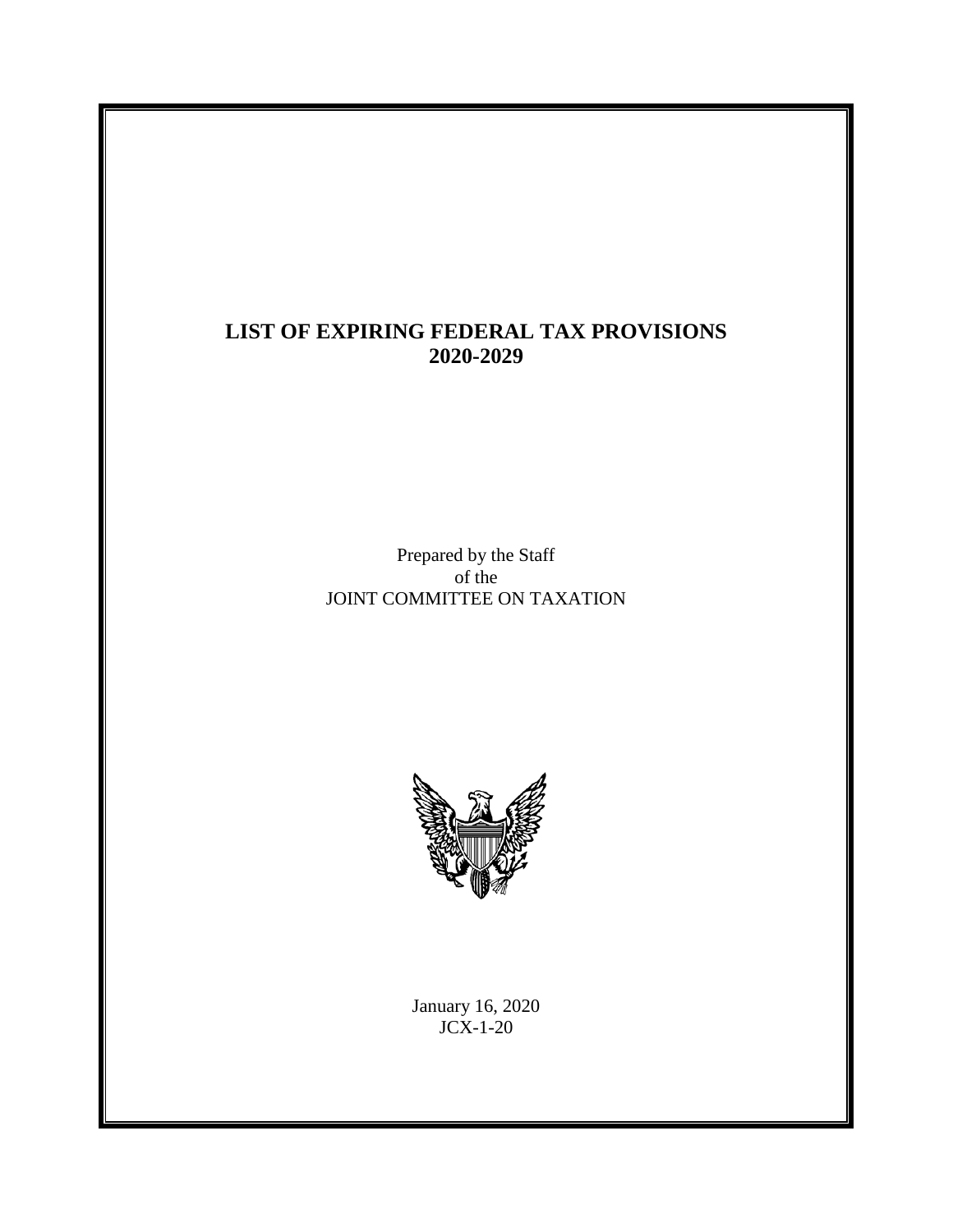#### **CONTENTS**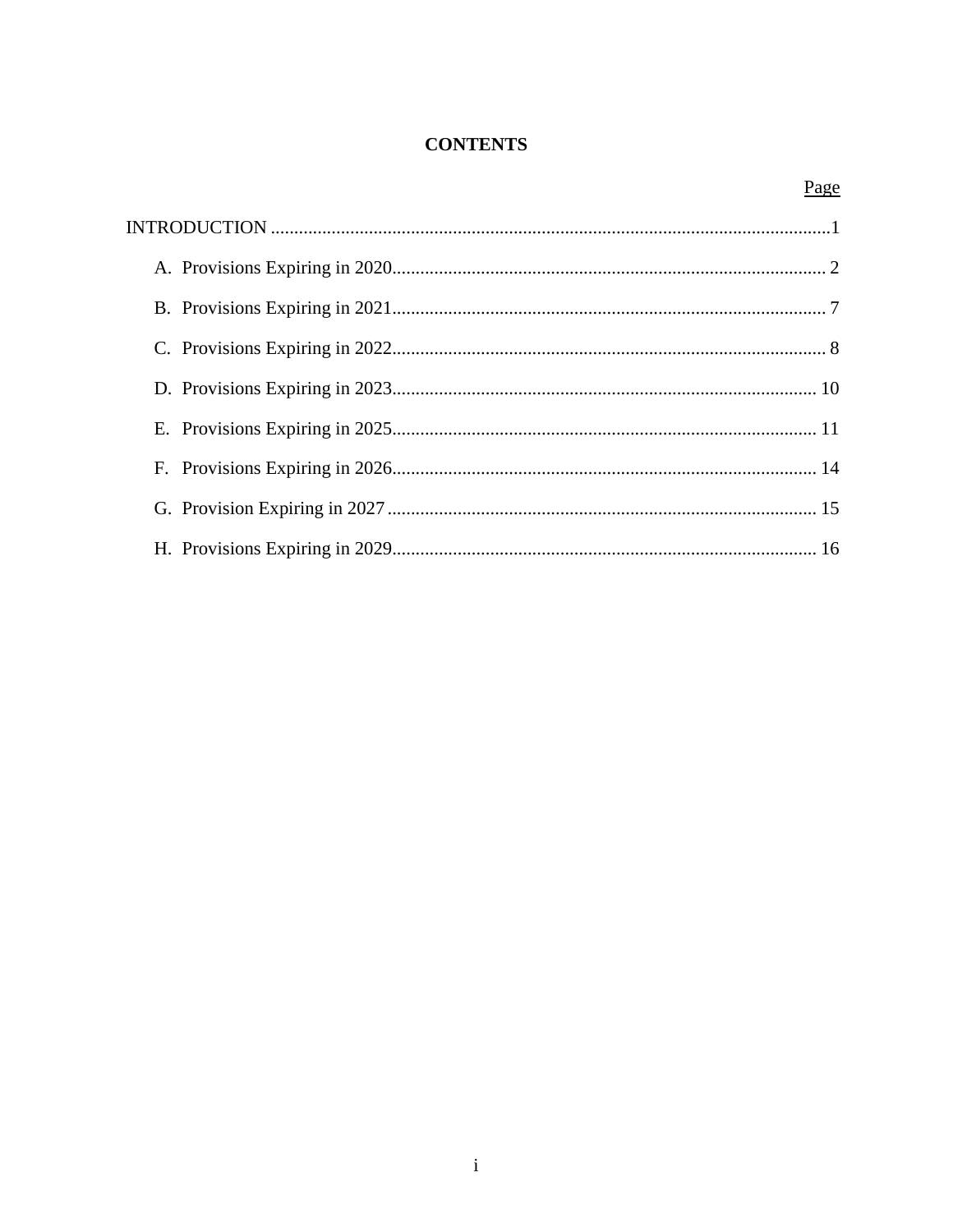#### **INTRODUCTION**

<span id="page-2-0"></span>This document,<sup>[1](#page-2-1)</sup> prepared by the staff of the Joint Committee on Taxation, provides a listing of Federal tax provisions (other than those providing time-limited transition relief after the modification of an underlying rule) that are currently scheduled to expire in 2020–2029 (with references to the applicable section of the Internal Revenue Code of 1986 or other applicable law).

For purposes of compiling this list, the staff of the Joint Committee on Taxation considers a provision to be expiring if, at a statutorily specified date, the provision expires completely or reverts to the law in effect before the present-law version of the provision. A suspension or deferral of the effective date of a provision is not considered an expiration of the present-law version of the provision.<sup>[2](#page-2-2)</sup> Certain provisions terminate on dates that refer to a taxpayer's taxable year and not a calendar year. For these provisions, the expiration dates listed in this document apply with respect to calendar-year taxpayers. The expiration dates of such provisions may differ, however, with respect to fiscal-year taxpayers or taxpayers with short taxable years. Years in which there are no expiring provisions are not listed in this document.

<span id="page-2-1"></span> $\overline{1}$ <sup>1</sup> This document may be cited as follows: Joint Committee on Taxation, *List of Expiring Federal Tax Provisions 2020-2029* (JCX-1-20), January 16, 2020. This document can be found on the Joint Committee on Taxation website at [www.jct.gov.](http://www.jct.gov/) 

<span id="page-2-2"></span><sup>&</sup>lt;sup>2</sup> For example, taxpayers may currently elect under section 174 to deduct research or experimental expenditures that are paid or incurred during the taxable year in connection with a trade or business. With respect to amounts paid or incurred in taxable years beginning after December 31, 2021, however, section 174 is amended such that such expenditures, including expenditures for software development, are required to be capitalized and amortized ratably over a five-year period (a 15-year period in the case of foreign research). Because the effective date of the amortization requirement is deferred, this pamphlet does not record the loss of the current-year deduction for qualifying expenditures as an expiring tax provision.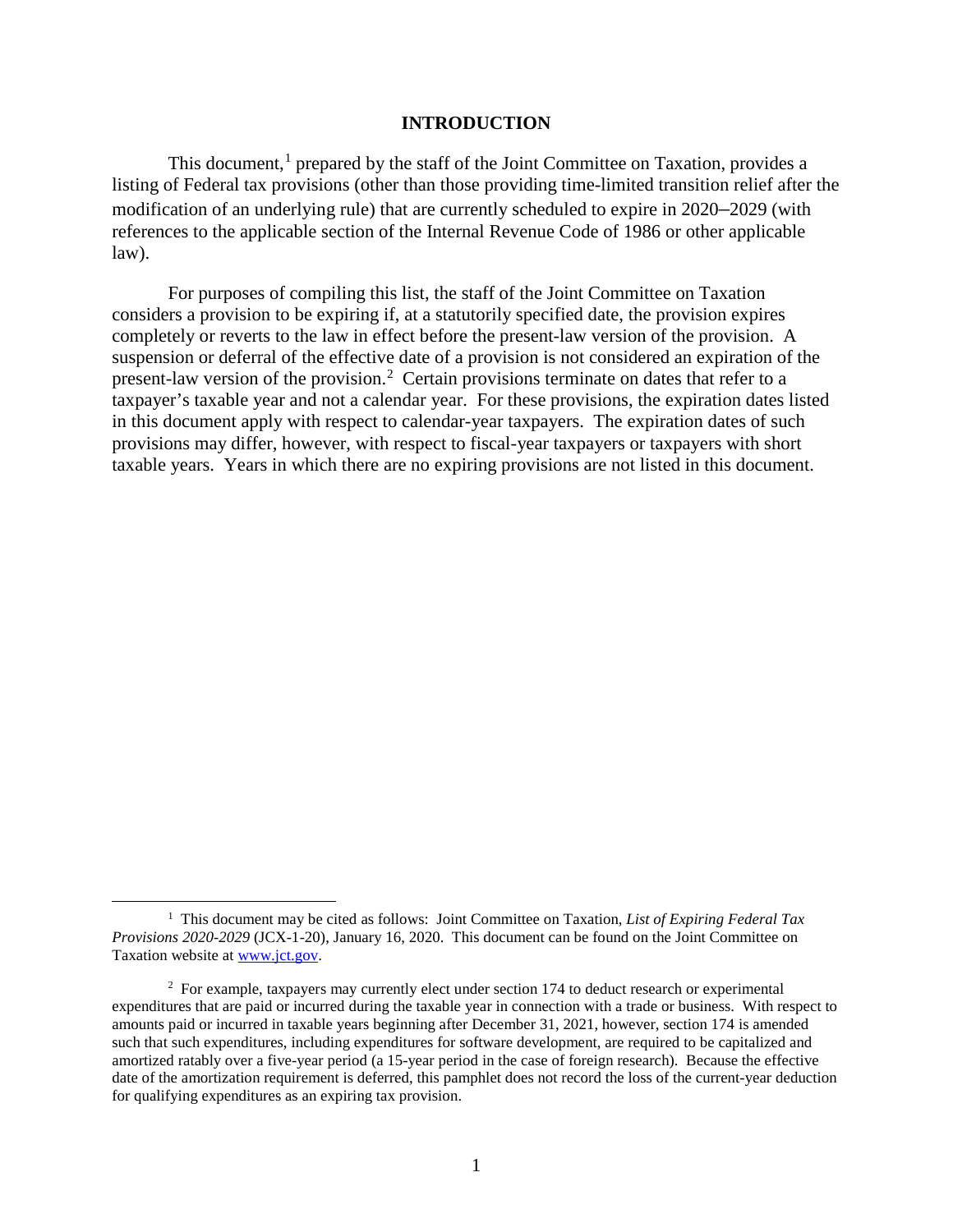<span id="page-3-0"></span>

| <b>Provision (Code section)</b>                                                                                                                                                                                        | <b>Expiration Date</b> |
|------------------------------------------------------------------------------------------------------------------------------------------------------------------------------------------------------------------------|------------------------|
| 1. Credit for certain nonbusiness energy<br>property (sec. $25C(g)$ )                                                                                                                                                  | 12/31/20               |
| 2. Credit for qualified fuel cell motor vehicles<br>$(\sec. 30B(k)(1))$                                                                                                                                                | 12/31/20               |
| 3. Credit for alternative fuel vehicle refueling<br>property (sec. $30C(g)$ )                                                                                                                                          | 12/31/20               |
| 4. Credit for two-wheeled plug-in electric<br>vehicles (sec. $30D(g)(3)(E)(ii)$ )                                                                                                                                      | 12/31/20               |
| 5. Credit for health insurance costs of eligible<br>individuals (sec. $35(b)(1)(B)$ )                                                                                                                                  | 12/31/20               |
| 6. Second generation biofuel producer credit<br>(sec. $40(b)(6)(J)$ )                                                                                                                                                  | 12/31/20               |
| 7. Beginning-of-construction date for<br>renewable power facilities eligible to claim<br>the electricity production credit or<br>investment credit in lieu of the production<br>credit (secs. $45(d)$ and $48(a)(5)$ ) | 12/31/20               |
| 8. Credit for production of Indian coal<br>(sec. 45(e)(10)(A))                                                                                                                                                         | 12/31/20               |
| 9. Indian employment credit (sec. 45A(f))                                                                                                                                                                              | 12/31/20               |
| 10. New markets tax credit (sec. $45D(f)(1)^3$                                                                                                                                                                         | 12/31/20               |

#### **A. Provisions Expiring in 2020**

<span id="page-3-1"></span><sup>&</sup>lt;sup>3</sup> Subject to a carryover. No amount may be carried to any calendar year after 2025. Sec. 45D(f)(3).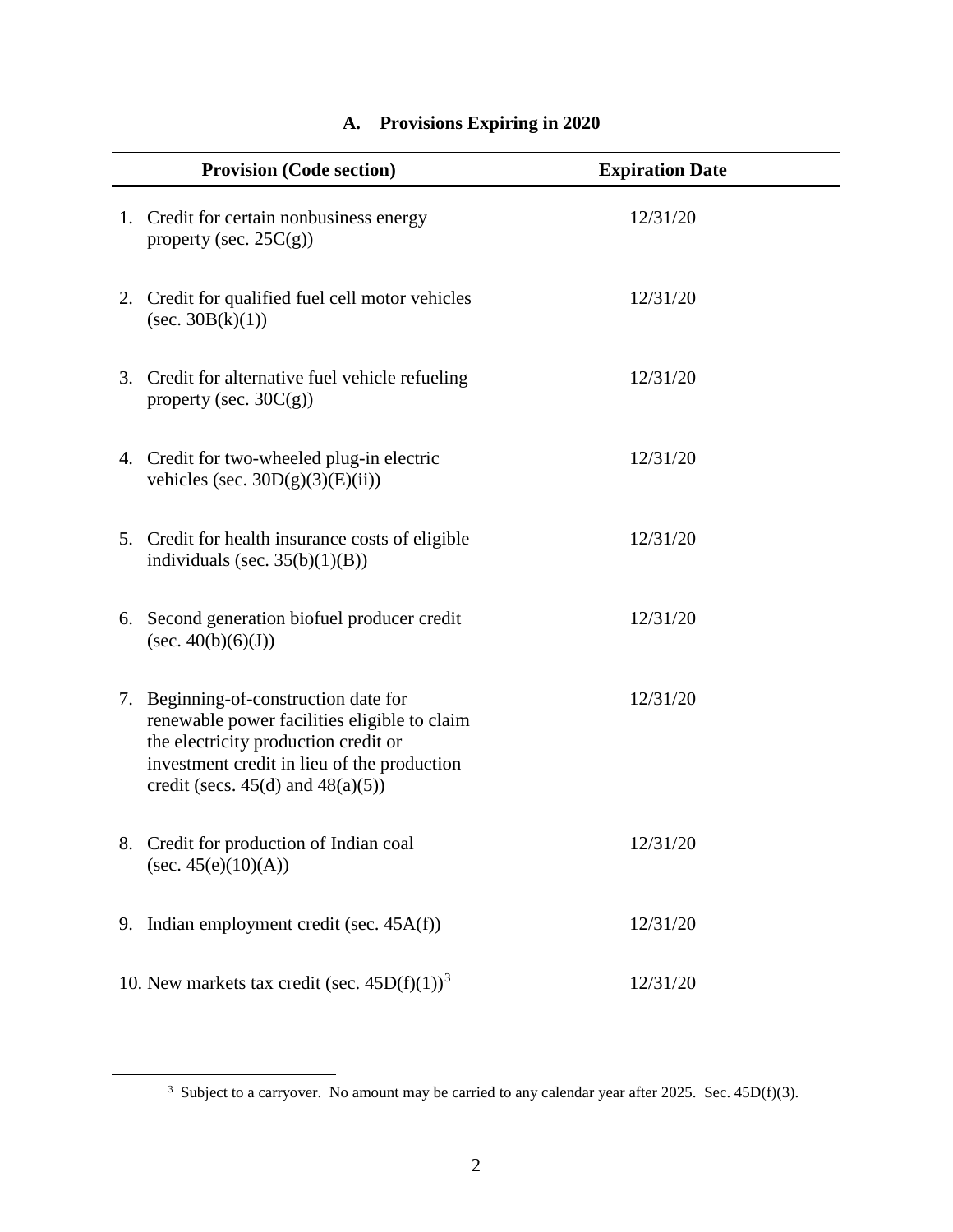| <b>Provision (Code section)</b>                                                                                                     | <b>Expiration Date</b> |
|-------------------------------------------------------------------------------------------------------------------------------------|------------------------|
| 11. Credit for construction of new energy<br>efficient homes (sec. $45L(g)$ )                                                       | 12/31/20               |
| 12. Mine rescue team training credit<br>$(\sec. 45N(e))$                                                                            | 12/31/20               |
| 13. Employer credit for paid family and<br>medical leave (sec. $45S(i)$ )                                                           | 12/31/20               |
| 14. Work opportunity credit (sec. $51(c)(4)$ )                                                                                      | 12/31/20               |
| 15. Exclusion from gross income of discharge<br>of indebtedness on principal residence<br>(sec. $108(a)(1)(E)$ )                    | 12/31/20               |
| 16. Benefits provided to volunteer firefighters<br>and emergency medical responders<br>(sec. $139B(d)$ )                            | 12/31/20               |
| 17. Treatment of premiums for certain qualified<br>mortgage insurance as qualified residence<br>interest (sec. $163(h)(3)(E)(iv)$ ) | 12/31/20               |
| 18. Three-year recovery period for race horses<br>two years old or younger<br>(sec. $168(e)(3)(A)$ )                                | 12/31/20               |
| 19. Seven-year recovery period for motorsports<br>entertainment complexes<br>(sec. $168(e)(3)(C)(ii)$ ) and $(i)(15)(D))$           | 12/31/20               |
| 20. Accelerated depreciation for business<br>property on an Indian reservation<br>(sec. $168(j)(9)$ )                               | 12/31/20               |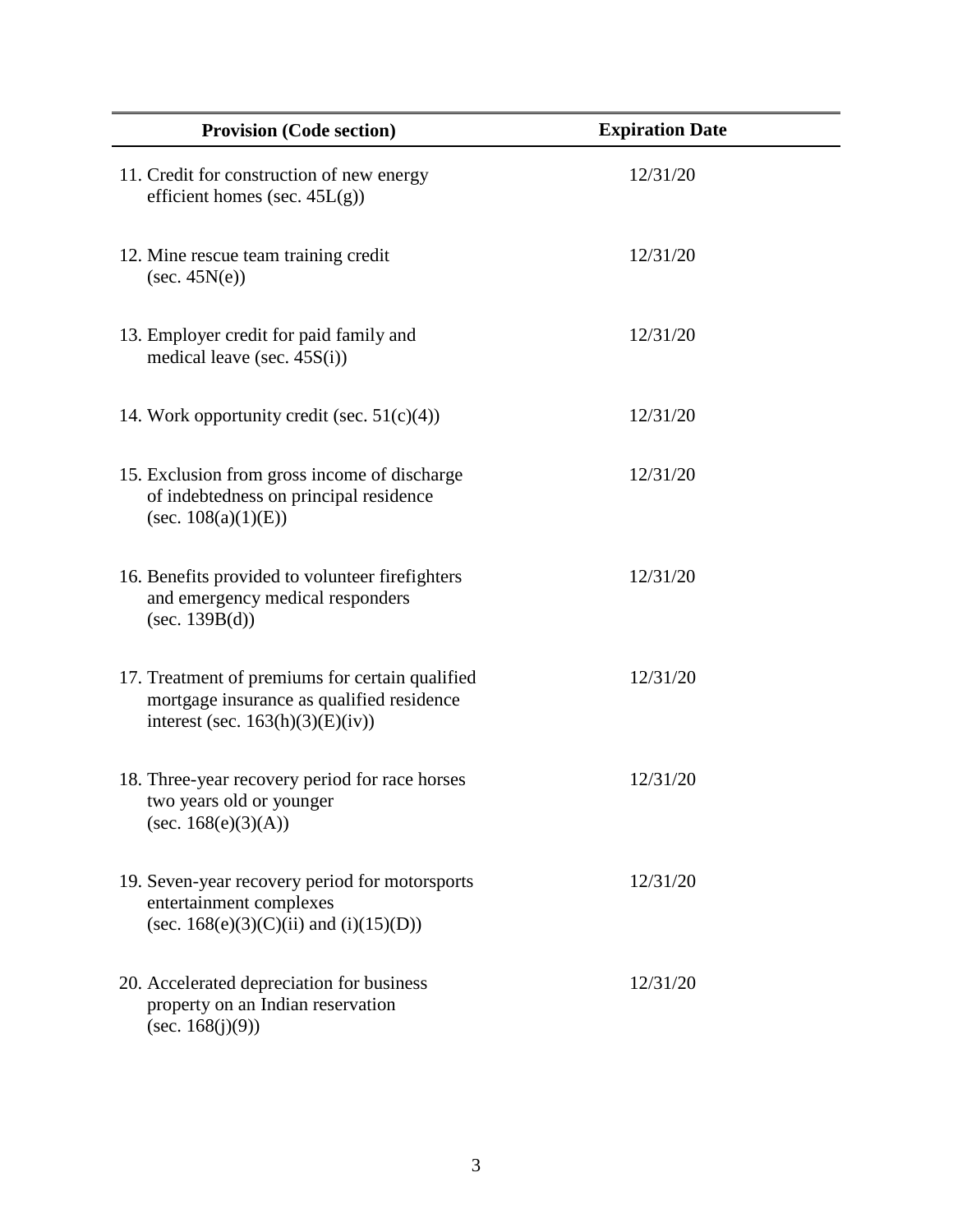| <b>Provision (Code section)</b>                                                                                                                                                                                     | <b>Expiration Date</b> |
|---------------------------------------------------------------------------------------------------------------------------------------------------------------------------------------------------------------------|------------------------|
| 21. Special depreciation allowance for second<br>generation biofuel plant property<br>(sec. $168(l)(2)(D)$ )                                                                                                        | 12/31/20               |
| 22. Energy efficient commercial buildings<br>deduction (sec. 179D(h))                                                                                                                                               | 12/31/20               |
| 23. Special expensing rules for certain film,<br>television, and live theatrical productions<br>(sec. $181(g)^4$ )                                                                                                  | 12/31/20               |
| 24. Medical expense deduction: adjusted gross<br>income (AGI) floor 7.5 percent<br>(sec. 213(f))                                                                                                                    | 12/31/20               |
| 25. Deduction for qualified tuition and related<br>expenses (sec. $222(e)$ )                                                                                                                                        | 12/31/20               |
| 26. Special rule for sales or dispositions by a<br>qualified electric utility to implement<br><b>Federal Energy Regulatory Commission</b><br>("FERC") or State electric restructuring<br>policy (sec. $451(k)(3)$ ) | 12/31/20               |
| 27. Look-through treatment of payments<br>between related controlled foreign<br>corporations under the foreign personal<br>holding company rules (sec. $954(c)(6)(C)$ )                                             | 12/31/20               |

<span id="page-5-0"></span> <sup>4</sup> Qualified film, television, and live theatrical productions (as defined in section 181(d) and (e)) are eligible for the additional first-year depreciation allowance under section 168(k) if (1) acquired and placed in service after September 27, 2017, and before January 1, 2027, and (2) a deduction otherwise would have been allowable under section 181 without regard to the dollar limitation or termination of that section. See sec.  $168(k)(2)(A)(i)(IV)$ and (V).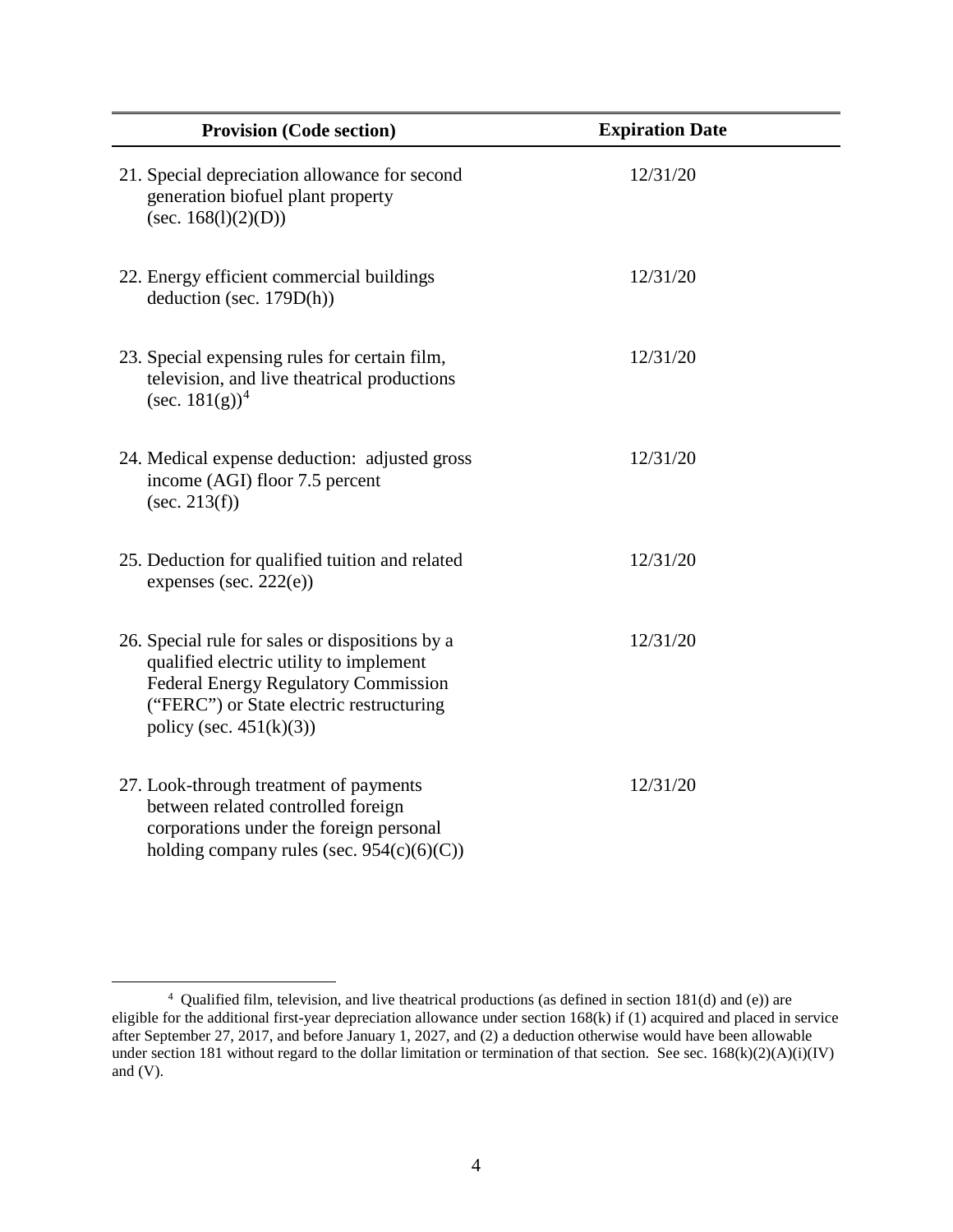| <b>Provision (Code section)</b>                                                                                                                                            | <b>Expiration Date</b> |
|----------------------------------------------------------------------------------------------------------------------------------------------------------------------------|------------------------|
| 28. Empowerment zone tax incentives: <sup>5</sup>                                                                                                                          |                        |
| Designation of an empowerment zone<br>a.<br>and of additional empowerment zones<br>(sec. 1391(d)(1)(A)(i) and (h)(2))                                                      | 12/31/20               |
| b. Empowerment zone tax-exempt bonds<br>(secs. 1394 and $1391(d)(1)(A)(i)$ )                                                                                               | 12/31/20               |
| Empowerment zone employment credit<br>$C_{\bullet}$<br>(secs. 1396 and $1391(d)(1)(A)(i)$ )                                                                                | 12/31/20               |
| d. Increased expensing under sec. 179<br>(secs. 1397A and $1391(d)(1)(A)(i)$ )                                                                                             | 12/31/20               |
| Nonrecognition of gain on rollover of<br>e.<br>empowerment zone investments<br>(secs. 1397B and $1391(d)(1)(A)(i)$ )                                                       | 12/31/20               |
| 29. Black Lung Disability Trust Fund: increase<br>in amount of excise tax on coal<br>(sec. 4121(e)(2))                                                                     | 12/31/20               |
| 30. Oil Spill Liability Trust Fund financing rate<br>$(\sec. 4611(f)(2))$                                                                                                  | 12/31/20               |
| 31. Provisions modifying the rates of taxation<br>of beer, wine, and distilled spirits, and<br>certain other rules (secs. 263A(f)(4), 5001,<br>5041, 5051, 5212, and 5414) | 12/31/20               |

<span id="page-6-0"></span><sup>&</sup>lt;sup>5</sup> The empowerment zone tax incentives may expire earlier than December 31, 2020, if a State or local government provided for an expiration date in the nomination of an empowerment zone, or the appropriate Secretary revoked an empowerment zone's designation. The State or local government may, however, amend the nomination to provide for a new termination date.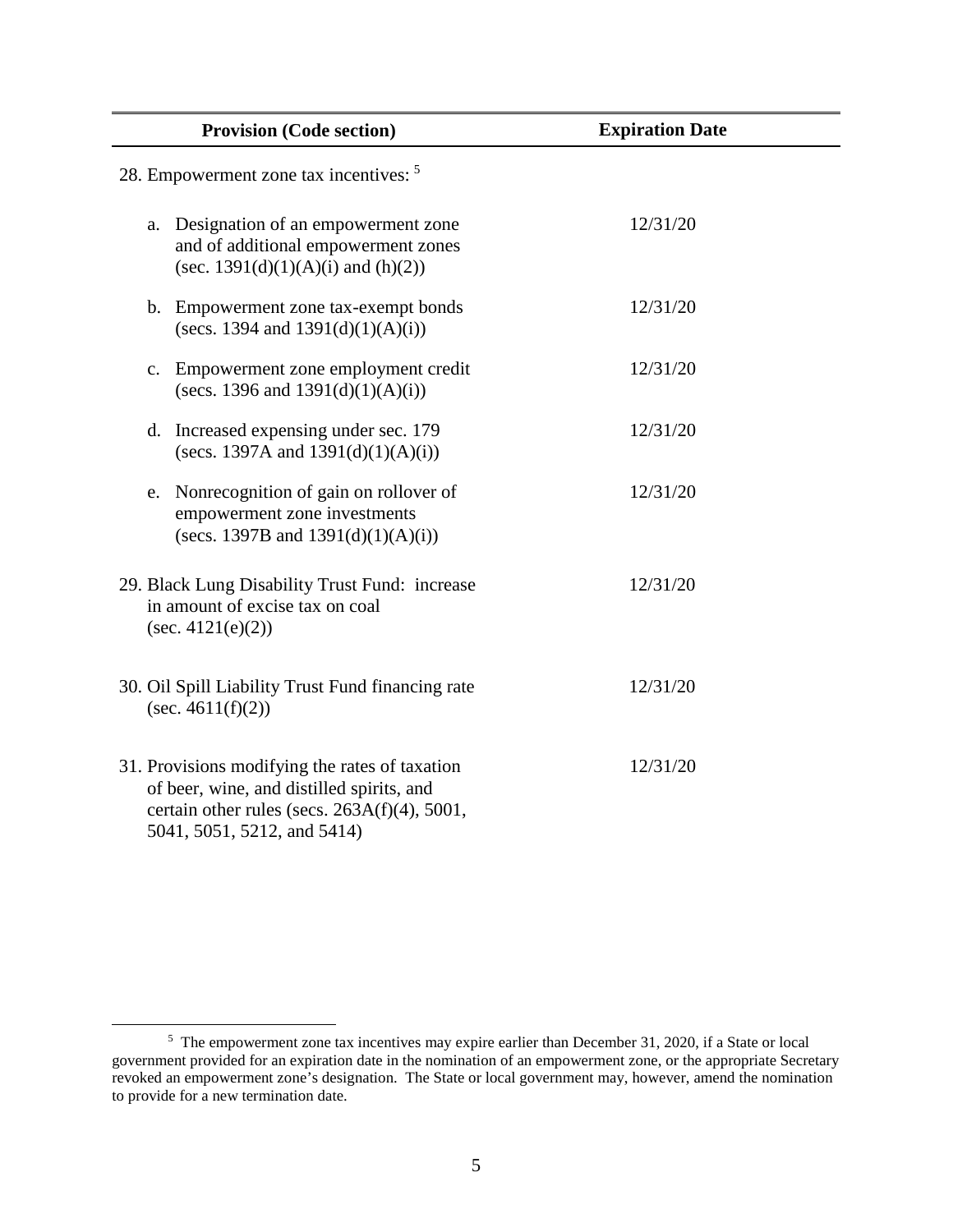| <b>Provision (Code section)</b>                                                                                   | <b>Expiration Date</b> |
|-------------------------------------------------------------------------------------------------------------------|------------------------|
| 32. Incentives for alternative fuel and<br>alternative fuel mixtures:                                             |                        |
| Excise tax credits and outlay payments<br>a.<br>for alternative fuel (secs. $6426(d)(5)$ )<br>and $6427(e)(6)(C)$ | 12/31/20               |
| <b>b</b> Excise tax credits for alternative fuel<br>mixtures (sec. $6426(e)(3)$ )                                 | 12/31/20               |
| 33. American Samoa economic development<br>credit (sec. 119 of Pub. L. No. 109-432, as<br>amended)                | 12/31/20               |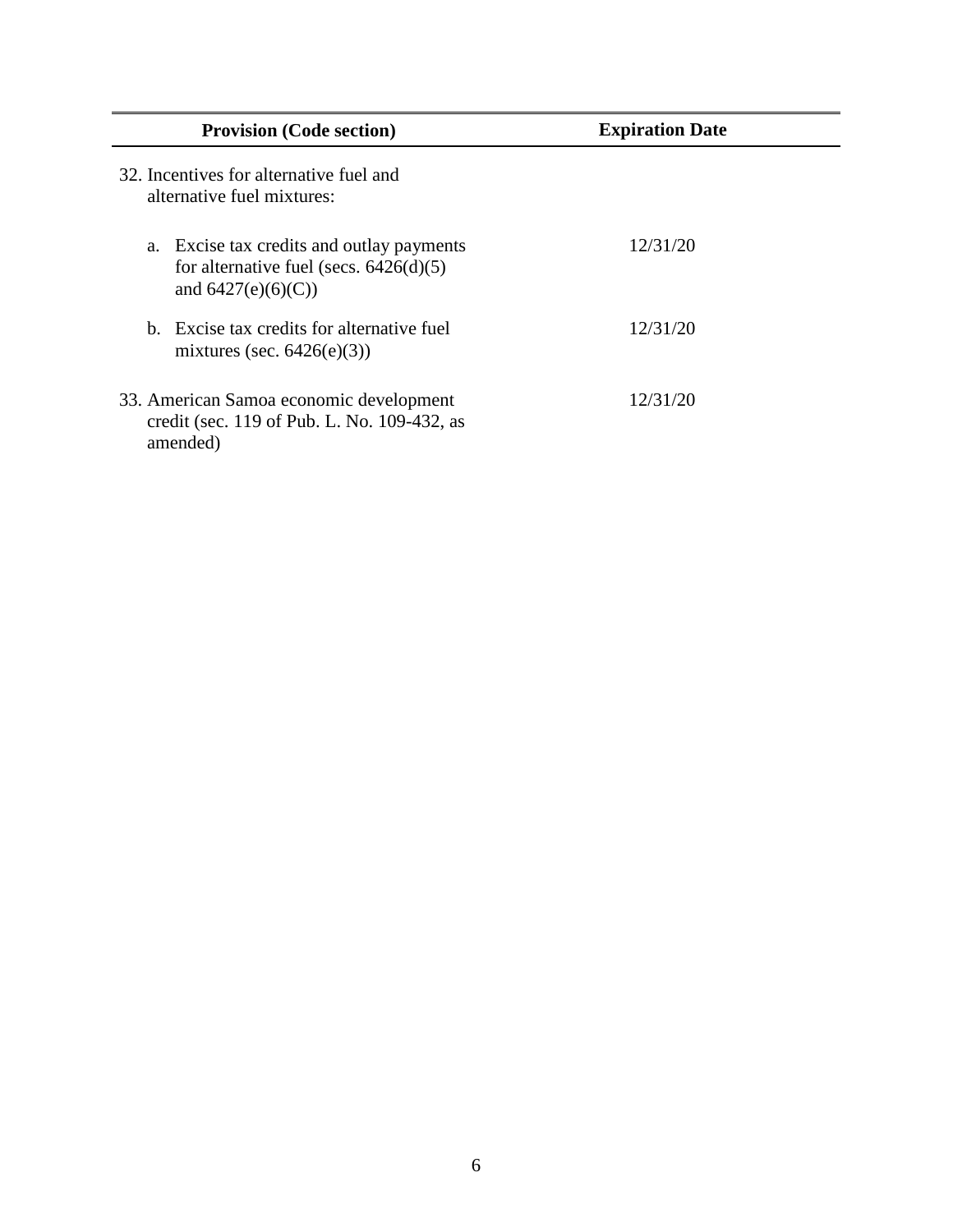<span id="page-8-0"></span>

| <b>Provision (Code section)</b>                                                                                                                                                                                                                                                                                                                                                                | <b>Expiration Date</b> |
|------------------------------------------------------------------------------------------------------------------------------------------------------------------------------------------------------------------------------------------------------------------------------------------------------------------------------------------------------------------------------------------------|------------------------|
| 1. Credit for residential energy property<br>$(\sec. 25D(h))$                                                                                                                                                                                                                                                                                                                                  | 12/31/21               |
| 2. Beginning-of-construction date for<br>increased credit for business solar energy<br>property (sec. $48(a)(2)(A)(i)(II))$                                                                                                                                                                                                                                                                    | 12/31/21               |
| 3. Beginning-of-construction date for credit<br>for fiber optic solar lighting system<br>property, geothermal heat pump property,<br>qualified fuel cell and stationary<br>microturbine power plant property,<br>combined heat and power property, and<br>small wind property (sec. $48(a)(3)(A)(ii)$ ,<br>$(a)(3)(A)(vii)$ , $(c)(1)(D)$ , $(c)(2)(D)$ ,<br>$(c)(3)(A)(iv)$ , and $(c)(4)(C)$ | 12/31/21               |
| 4. Computation of adjusted taxable income<br>without regard to any deduction allowable<br>for depreciation, amortization, or depletion<br>for purposes of the limitation on business<br>interest (sec. $163(j)(8)(A)(v)$ )                                                                                                                                                                     | 12/31/21               |
| 5. Five-year recovery period for certain<br>energy property (secs. $168(e)(3)(B)(vi)(I)$<br>and $48(a)(3)(A)$                                                                                                                                                                                                                                                                                  | 12/31/21               |
| 6. Temporary increase in limit on cover over<br>of rum excise tax revenues (from \$10.50)<br>to \$13.25 per proof gallon) to Puerto Rico<br>and the Virgin Islands (sec. $7652(f)$ )                                                                                                                                                                                                           | 12/31/21               |

# **B. Provisions Expiring in 2021**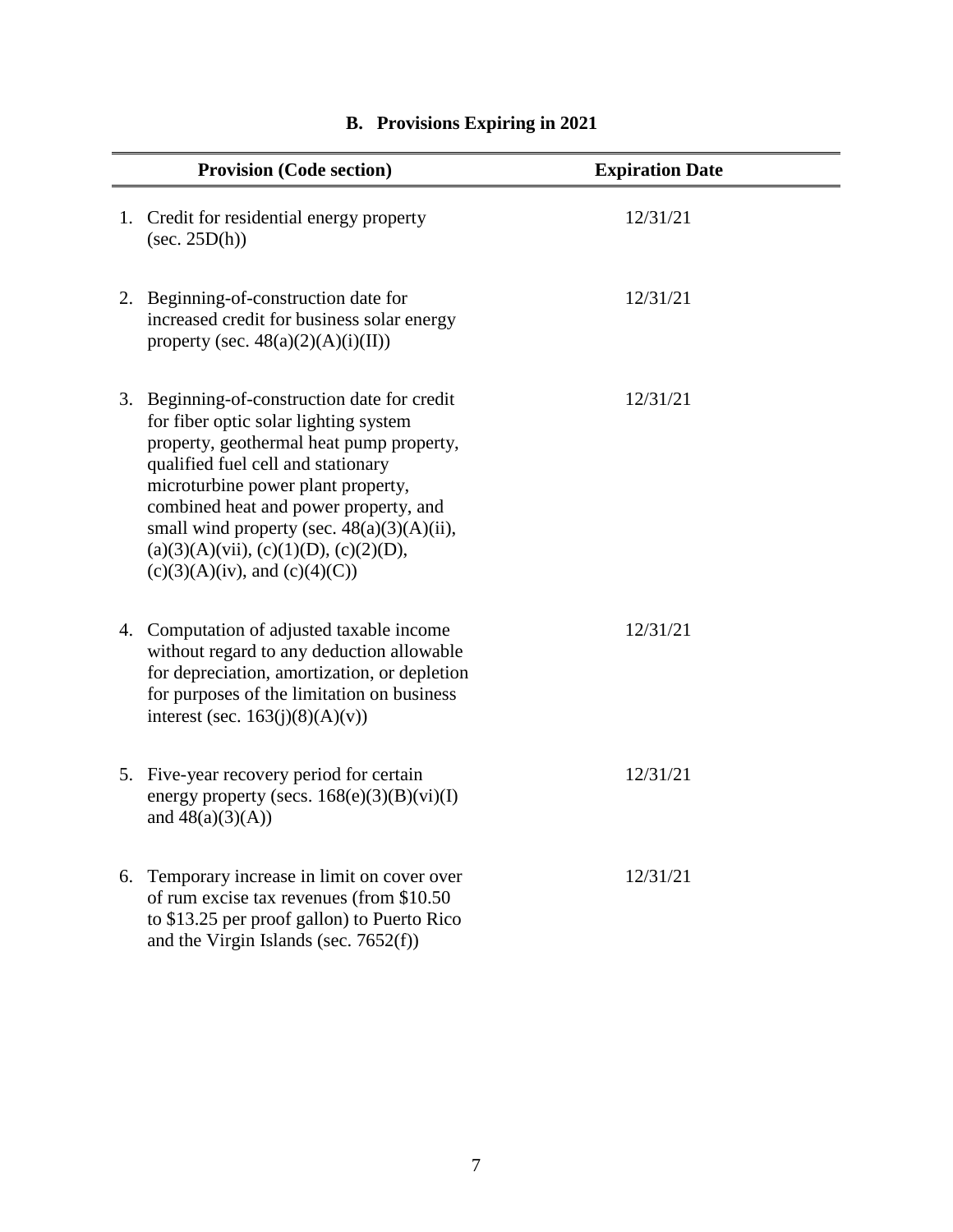<span id="page-9-0"></span>

| <b>Provision (Code section)</b>                                                                                                                                                            | <b>Expiration Date</b> |
|--------------------------------------------------------------------------------------------------------------------------------------------------------------------------------------------|------------------------|
| 1. Highway Trust Fund excise taxes: <sup>6</sup>                                                                                                                                           |                        |
| All tax rates (except for the<br>a.<br>permanent 4.3-cents-per-gallon rate)<br>on highway gasoline, diesel fuel,<br>kerosene, and alternative fuels<br>(secs. $4041(a)$ and $4081(d)(1)$ ) | 9/30/22                |
| b. Reduced tax rate on partially exempt<br>methanol or ethanol fuel<br>(sec. 4041(m))                                                                                                      | $9/30/22^7$            |
| Tax on retail sale of heavy highway<br>$C_{\bullet}$<br>vehicles (sec. $4051(c)$ )                                                                                                         | 9/30/22                |
| Tax on heavy truck tires<br>d.<br>(sec. $4071(d)$ )                                                                                                                                        | 9/30/22                |
| 2. Leaking Underground Storage Tank<br>Trust Fund financing rate<br>(secs. $4041(d)(4)$ , $4042(b)(4)$ , and<br>4081(d)(3)                                                                 | 9/30/22                |
| 3. Incentives for biodiesel and renewable<br>diesel:                                                                                                                                       |                        |
| Income tax credits for biodiesel fuel,<br>a.<br>biodiesel used to produce a qualified<br>mixture, and small agri-biodiesel<br>producers (sec. $40A(g)$ )                                   | 12/31/22               |
| Income tax credits for renewable diesel<br>$\mathbf{b}$ .<br>fuel and renewable diesel used to<br>produce a qualified mixture<br>$(\sec. 40A(g))$                                          | 12/31/22               |

#### **C. Provisions Expiring in 2022**

<span id="page-9-1"></span> <sup>6</sup> The Highway Trust Fund excise tax rates relating to the annual use tax on heavy highway vehicles (sec. 4481(f)) expire September 30, 2023.

<span id="page-9-2"></span> $7$  After September 30, 2022, in the case of fuel none of the alcohol in which consists of ethanol, the rate is 2.15 cents per gallon. In any other case, the rate is 4.3 cents per gallon.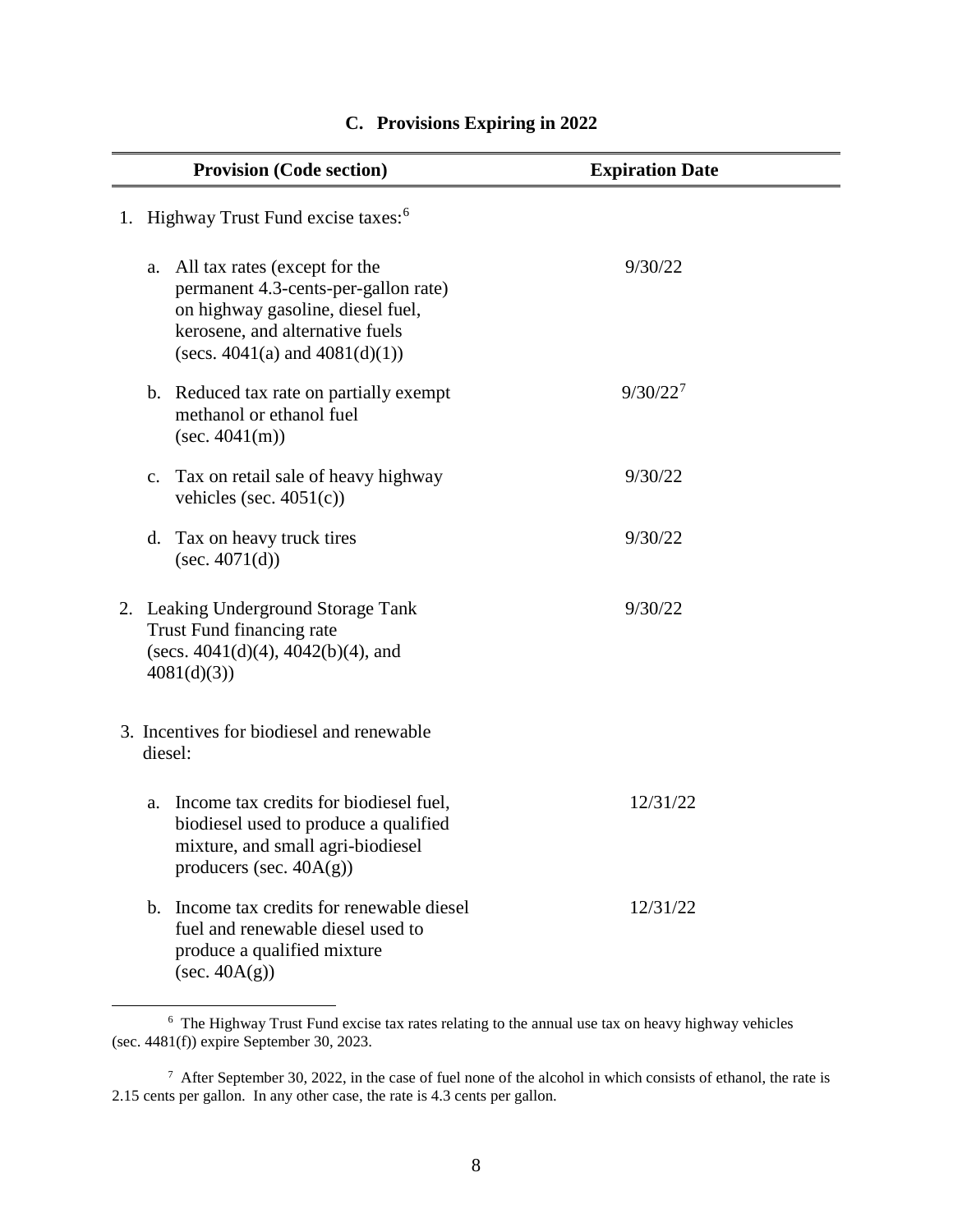| c. Excise tax credits and outlay payments<br>for biodiesel fuel mixtures<br>(secs. $6426(c)(6)$ and $6427(e)(6)(B)$ )        | 12/31/22 |
|------------------------------------------------------------------------------------------------------------------------------|----------|
| d. Excise tax credits and outlay payments<br>for renewable diesel fuel mixtures<br>(secs. $6426(c)(6)$ and $6427(e)(6)(B)$ ) | 12/31/22 |
| 4. Railroad track maintenance credit<br>$(\sec. 45G(f))$                                                                     | 12/31/22 |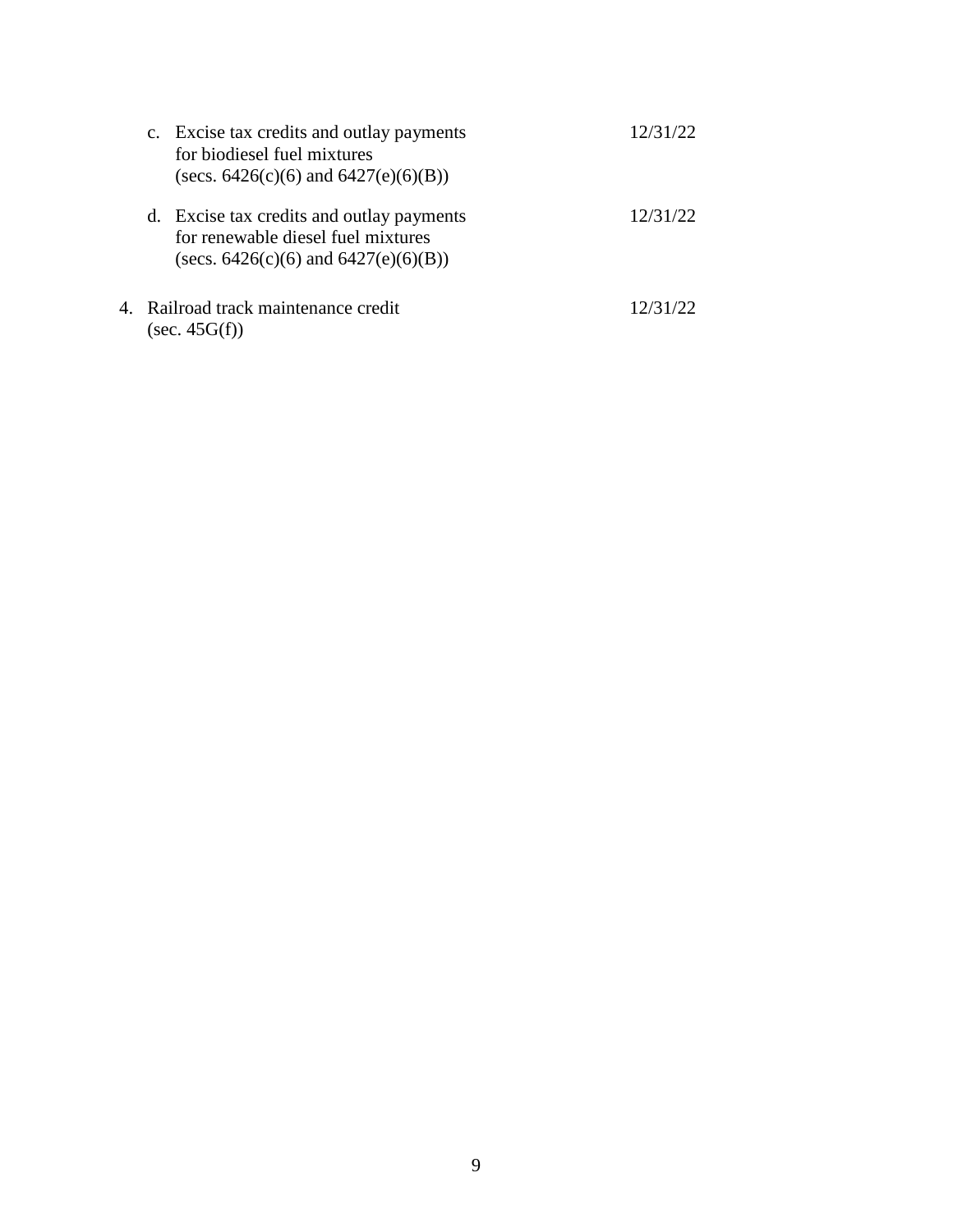<span id="page-11-0"></span>

| <b>Provision (Code section)</b>                                                                                                                                                                 | <b>Expiration Date</b> |
|-------------------------------------------------------------------------------------------------------------------------------------------------------------------------------------------------|------------------------|
| 1. Beginning-of-construction date for certain<br>qualified carbon dioxide sequestration<br>facilities (sec. $45Q(d)(1)$ )                                                                       | 12/31/2023             |
| 2. Airport and Airway Trust Fund excise<br>taxes:                                                                                                                                               |                        |
| a. All tax rates (except for the permanent<br>4.3-cents-per-gallon rate) on<br>noncommercial aviation kerosene and<br>noncommercial aviation gasoline<br>(secs. $4081(d)(2)(B)$ and $4083(b)$ ) | 9/30/23                |
| b. Domestic and international air<br>passenger ticket taxes and ticket tax<br>exemption for aircraft in fractional<br>ownership aircraft programs<br>(sec. $4261(k)$ and (j))                   | 9/30/23                |
| Air cargo tax (sec. $4271(d)$ )<br>c.                                                                                                                                                           | 9/30/23                |
| Surtax on fuel used in aircraft in a<br>$\mathbf{d}$ .<br>fractional ownership program<br>(sec. $4043(d)$ )                                                                                     | 9/30/23                |
| 3. Highway Trust Fund excise taxes: <sup>8</sup> Annual<br>use tax on heavy highway vehicles<br>(sec. 4481(f))                                                                                  | 9/30/23                |

# **D. Provisions Expiring in 2023**

<span id="page-11-1"></span> <sup>8</sup> Other Highway Trust Fund excise tax rates expire September 30, 2022.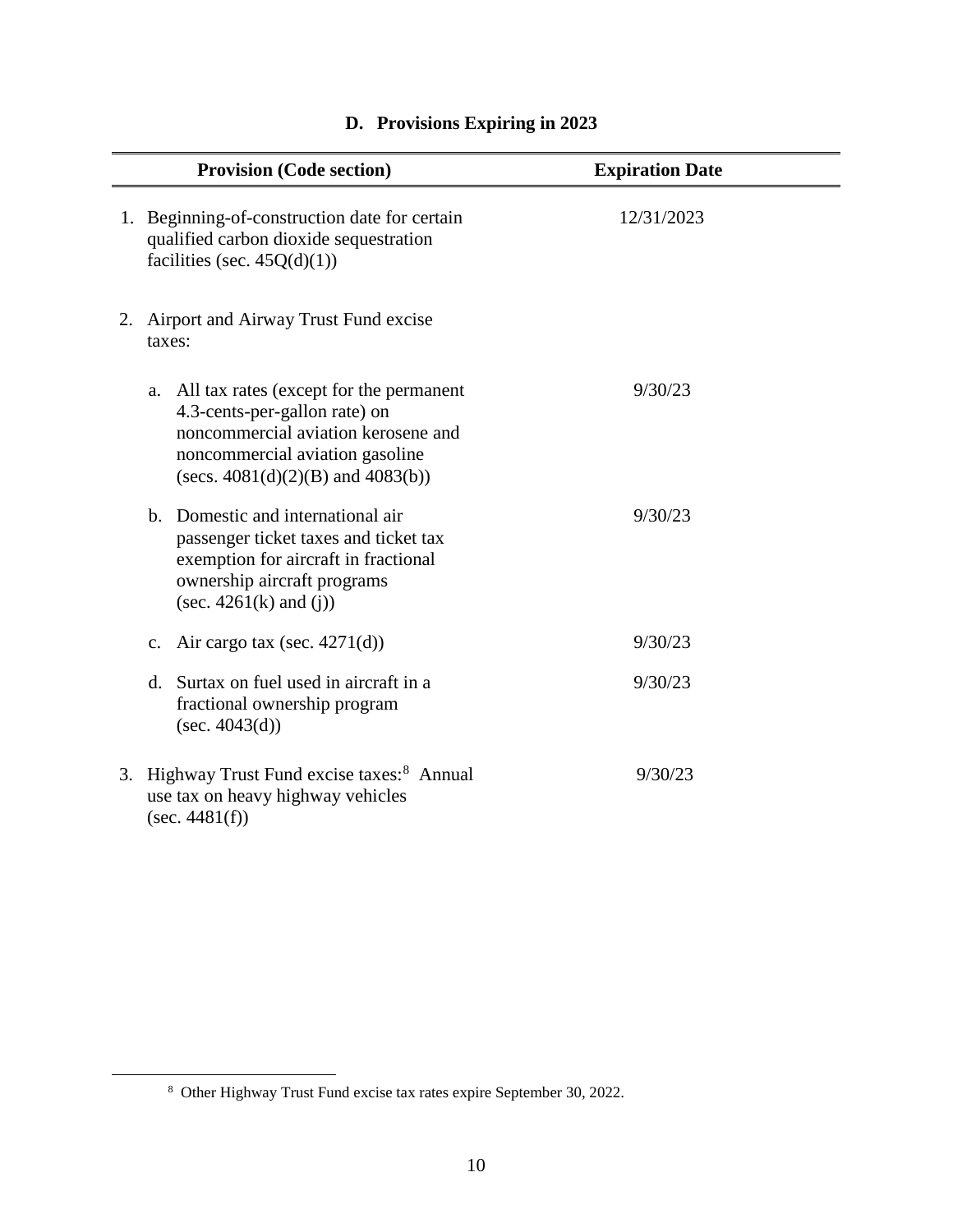<span id="page-12-0"></span>

|    | <b>Provision (Code section)</b>                                                                                                                                               | <b>Expiration Date</b> |
|----|-------------------------------------------------------------------------------------------------------------------------------------------------------------------------------|------------------------|
|    | 1. Modification of individual income tax<br>rates and special rules for unearned<br>income of children (sec. $1(j)$ )                                                         | 12/31/25               |
|    | 2. Child tax credit: Increased credit amount,<br>increased refundable amount, reduced<br>earned income threshold, modification of<br>identification requirements (sec. 24(h)) | 12/31/25               |
|    | 3. Increase in exemption amount and<br>phaseout threshold of individual AMT<br>(sec. 55)                                                                                      | 12/31/25               |
|    | 4. Rate on modified taxable income and<br>treatment of credits in the calculation of<br>base erosion minimum tax amount<br>(sec. $59A(b)(2)$ )                                | 12/31/25               |
|    | 5. Increase in standard deduction of<br>individuals (sec. $63(c)(7)$ )                                                                                                        | 12/31/25               |
|    | 6. Suspension of miscellaneous itemized<br>deduction (sec. $67(g)$ )                                                                                                          | 12/31/25               |
|    | 7. Suspension of limitation on itemized<br>deductions (sec. $68(f)$ )                                                                                                         | 12/31/25               |
|    | 8. Tax exemption for student loan discharges<br>on account of death or disability<br>(sec. $108(f)(5)$ )                                                                      | 12/31/25               |
| 9. | Treatment of certain individuals<br>performing services in the Sinai Peninsula<br>of Egypt (sec. 11026 of Pub. L. No. 115-<br>97)                                             | 12/31/25               |

# **E. Provisions Expiring in 2025**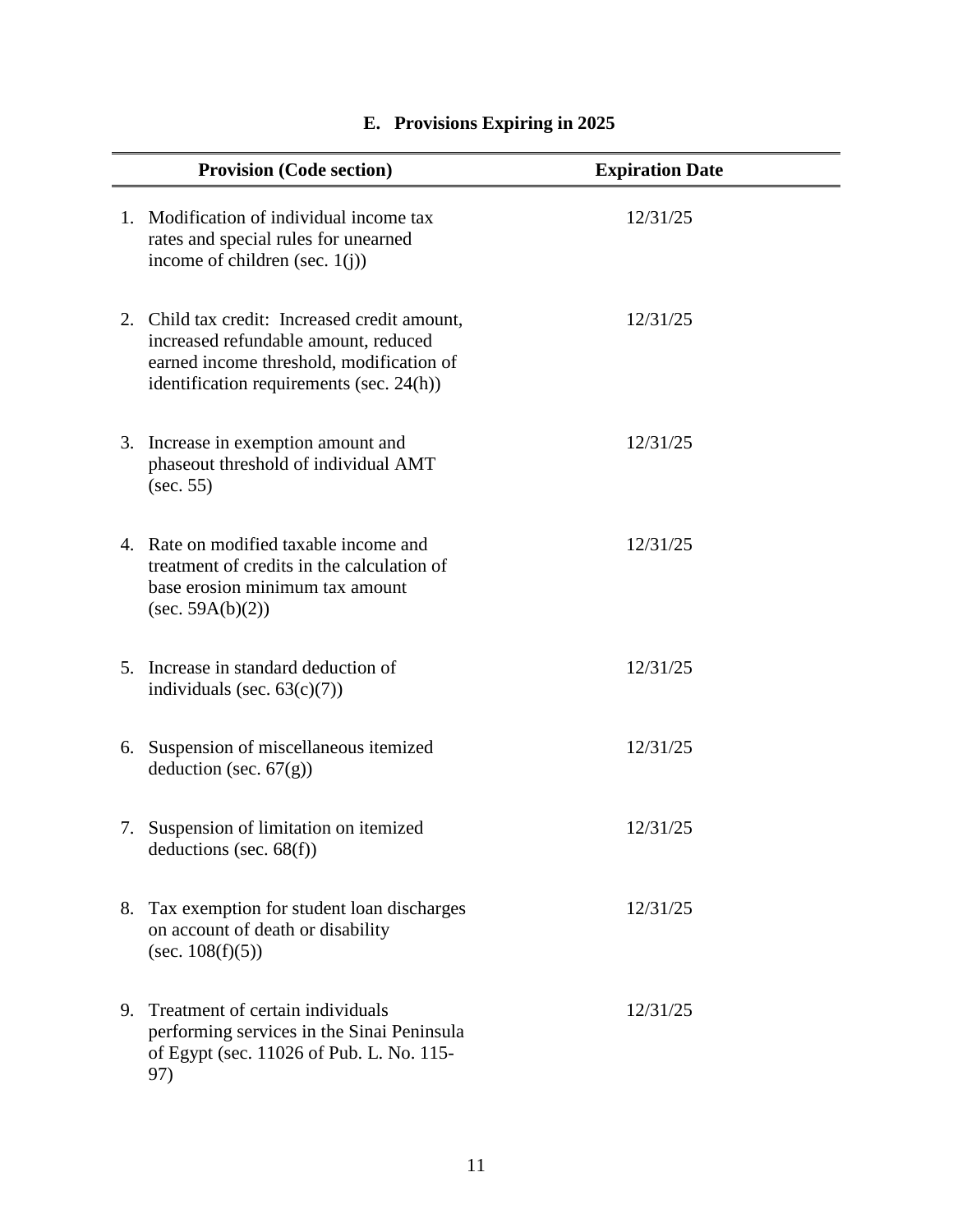| <b>Provision (Code section)</b>                                                                                                                | <b>Expiration Date</b> |
|------------------------------------------------------------------------------------------------------------------------------------------------|------------------------|
| 10. Suspension of exclusion for<br>reimbursement of bicycle commuting<br>(sec. $132(f)(8)$ )                                                   | 12/31/25               |
| 11. Suspension of exclusion for moving<br>expense reimbursement (sec. $132(g)(2)$ )                                                            | 12/31/25               |
| 12. Suspension of deduction for personal<br>exemptions (sec. $151(d)(5)$ )                                                                     | 12/31/25               |
| 13. Limitation on deduction for qualified<br>residence interest, suspension of deduction<br>for home equity interest<br>(sec. $163(h)(3)(F)$ ) | 12/31/25               |
| 14. Limitation on deduction for State, local,<br>etc., taxes (sec. $164(b)(6)$ )                                                               | 12/31/25               |
| 15. Personal casualty losses limited to<br>Federally declared disaster areas<br>(sec. $165(h)(5)$ )                                            | 12/31/25               |
| 16. Modification of rules relating to<br>computation of wagering losses<br>(sec. $165(d)$ )                                                    | 12/31/25               |
| 17. Increase in percentage limitation on cash<br>contributions to public charities<br>(sec. $170(b)(1)(G)$ )                                   | 12/31/25               |
| 18. Qualified business income deduction<br>(sec. $199A(i)$ )                                                                                   | 12/31/25               |
| 19. Suspension of deduction for moving<br>expenses (sec. $217(k)$ )                                                                            | 12/31/25               |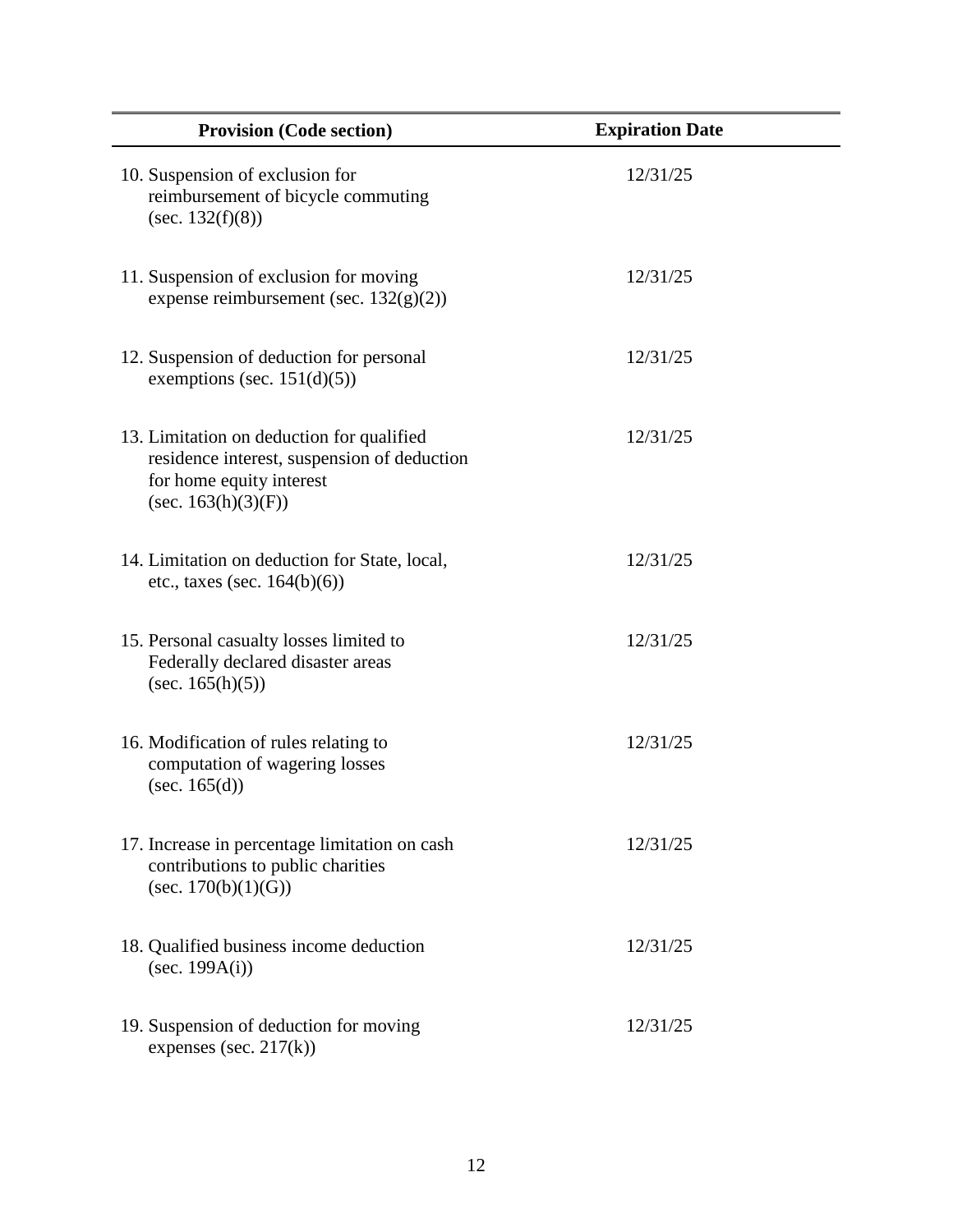| <b>Provision (Code section)</b>                                                                                                                  | <b>Expiration Date</b> |  |
|--------------------------------------------------------------------------------------------------------------------------------------------------|------------------------|--|
| 20. Deduction percentages for foreign-derived<br>intangible income and global intangible<br>low-taxed income (sec. $250(a)(3)$ )                 | 12/31/25               |  |
| 21. Deductibility of employer de minimis<br>meals and related eating facility, and<br>meals for the convenience of the employer<br>(sec. 274(o)) | 12/31/25               |  |
| 22. Transfer of excess pension assets to retiree<br>health and life insurance accounts<br>$(\sec, 420(b)(4))$                                    | 12/31/25               |  |
| 23. Limitation on excess business losses of<br>noncorporate taxpayers (sec. 461(l))                                                              | 12/31/25               |  |
| 24. ABLE accounts (sec. 529A):                                                                                                                   |                        |  |
| Contributions eligible for saver's credit<br>a.<br>(sec. 25B(d)(1)(D))                                                                           | 12/31/25               |  |
| b. Rollovers from qualified tuition<br>programs permitted<br>$(\sec. 529(c)(3)(C)(i)(III))$                                                      | 12/31/25               |  |
| Increase in contributions limit<br>C <sub>1</sub><br>(sec. 529A(b)(2)(B))                                                                        | 12/31/25               |  |
| 25. Increase in estate and gift tax exemption<br>(sec. 2010(c)(3)(C))                                                                            | 12/31/25               |  |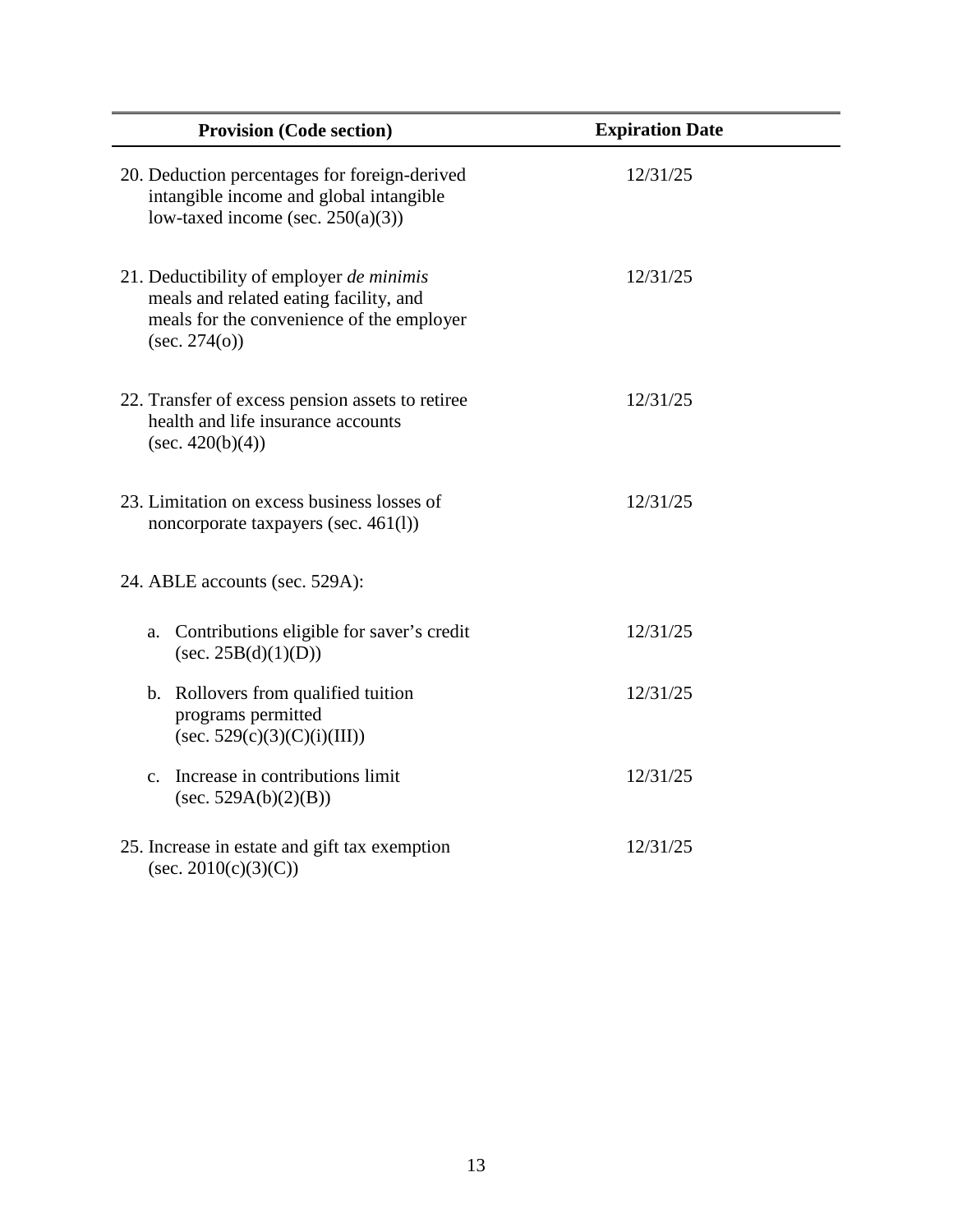<span id="page-15-0"></span>

| <b>Provision (Code section)</b>                                                                                                 | <b>Expiration Date</b> |  |
|---------------------------------------------------------------------------------------------------------------------------------|------------------------|--|
| 1. Additional first-year depreciation with<br>respect to qualified property<br>(secs. $168(k)(2)(A)(iii)$ and $460(c)(6)(B))$ ) | $12/31/26^9$           |  |
| 2. Election of additional depreciation for<br>certain plants bearing fruits and nuts<br>(sec. $168(k)(5)(A)$ )                  | $12/31/26^{10}$        |  |
| 3. Election to invest capital gains in an<br>opportunity zone (sec. $1400Z-2(a)(2)(B)$ )                                        | 12/31/26               |  |

#### **F. Provisions Expiring in 2026**

<span id="page-15-2"></span><span id="page-15-1"></span> <sup>9</sup> Subject to a phasedown in 2023-2026. December 31, 2027, for certain longer-lived and transportation property (subject to a phasedown in 2024-2027). Sec.  $168(k)(2)(B)(i)(II)$  and  $(6)(A)$  and  $(B)$ .

<sup>&</sup>lt;sup>10</sup> Subject to a phasedown in 2023-2026. Sec. 168(k)(6)(C).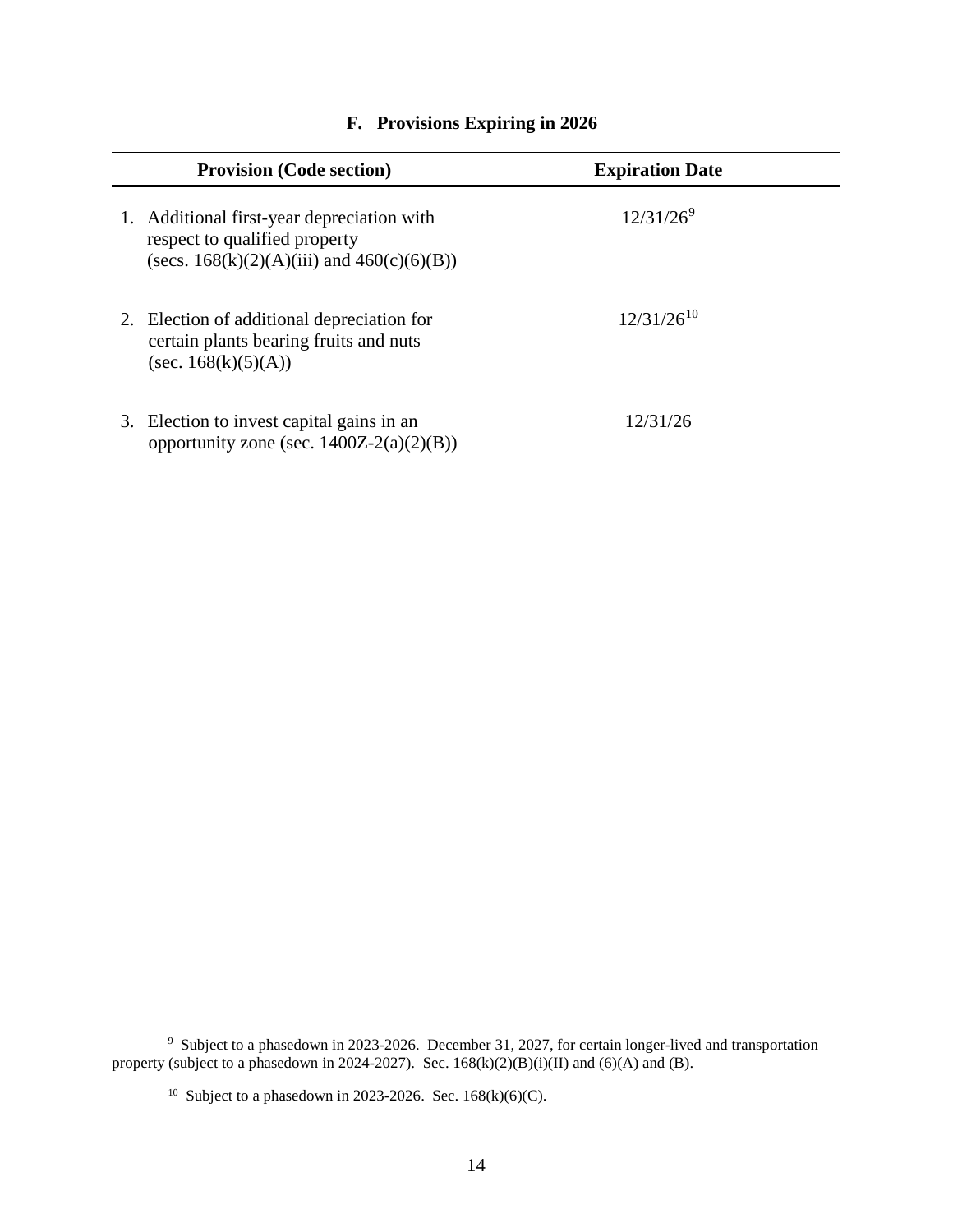<span id="page-16-0"></span>

| <b>Provision (Code section)</b>                                                                                        | <b>Expiration Date</b> |
|------------------------------------------------------------------------------------------------------------------------|------------------------|
| 1. Expensing of certain costs of replanting<br>citrus plants lost by reason of casualty<br>$(\sec. 263A(d)(2)(C(ii)))$ | 12/22/27               |

# **G. Provision Expiring in 2027**